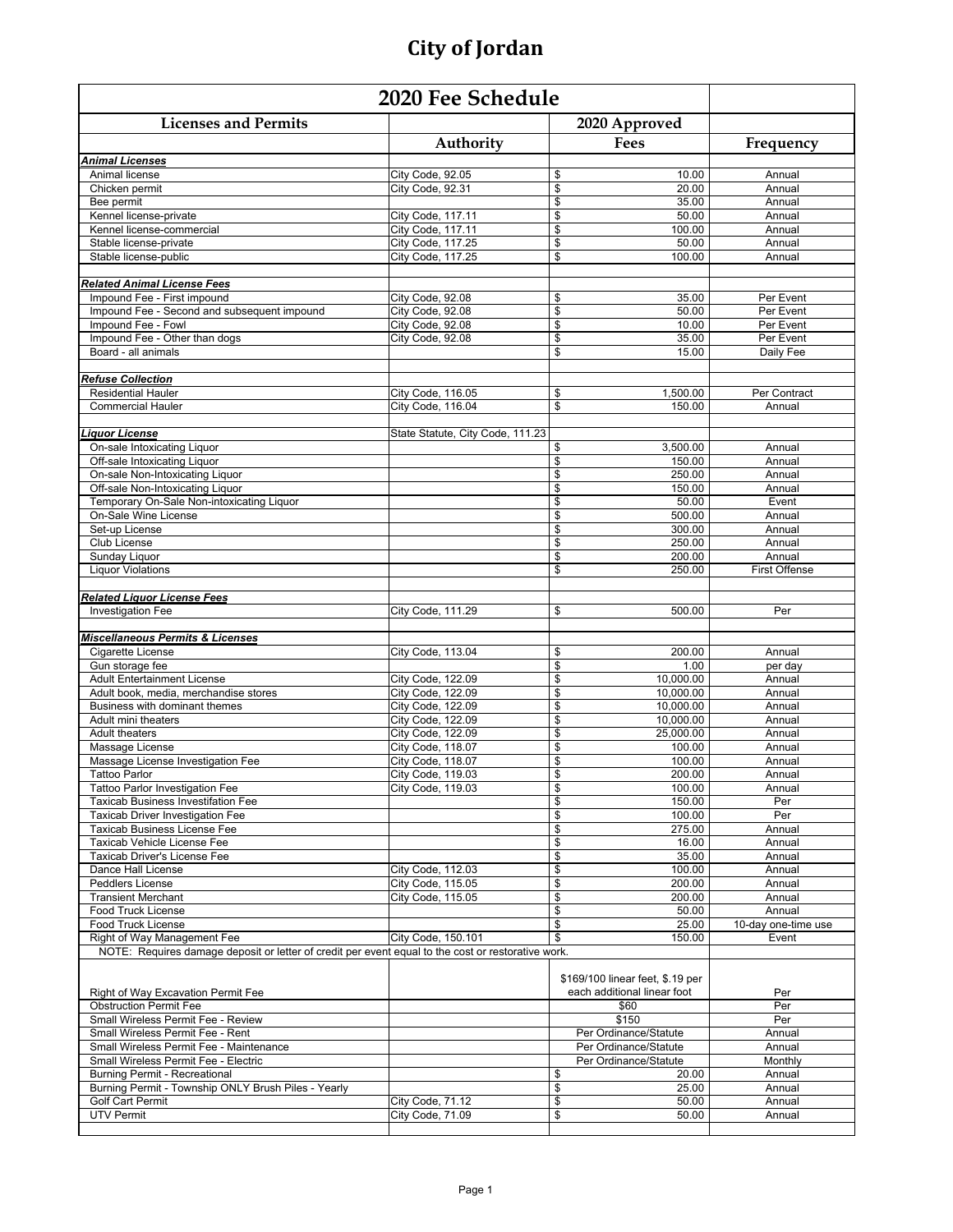| Miscellaneous Permit/License Related Fees                                                                                                              |                                 | 2020 Approved                      |                       |
|--------------------------------------------------------------------------------------------------------------------------------------------------------|---------------------------------|------------------------------------|-----------------------|
| Gambling Permit Investigation Fee                                                                                                                      | <b>State Statute</b>            | \$<br>100.00                       | Application           |
| Adult Entertainment Investigation Fee                                                                                                                  | City Code, 122.09               | \$<br>1,000.00                     | Application           |
|                                                                                                                                                        |                                 |                                    |                       |
| Pawn Shop Fees                                                                                                                                         | City Code, 120.06               |                                    |                       |
| Annual License fees                                                                                                                                    |                                 | \$<br>1,500.00                     | Annual                |
| Initial Investigation Fee                                                                                                                              |                                 | \$<br>1,000.00                     | Application           |
| New Employee Investigation Fees                                                                                                                        |                                 | \$<br>315.00                       | Event                 |
| Electronic Billable Transaction Fee                                                                                                                    |                                 | \$<br>1.50                         | Per Transaction       |
| Manual Billable Transaction Fee                                                                                                                        |                                 | \$<br>2.50                         | Per Transaction       |
|                                                                                                                                                        |                                 |                                    |                       |
| <b>Zoning and Subdivision Fees</b><br>Variance-Residential                                                                                             |                                 | 300.00                             |                       |
|                                                                                                                                                        | Unless stated otherwise, all    | \$                                 | Application           |
| Variance-Commercial                                                                                                                                    | zoning and subdivision fees are | \$<br>400.00                       | Application           |
| Code Amendment                                                                                                                                         | authorized by City Code         | \$<br>400.00                       | Application           |
| Conditional Use Permit-Residential/Interim Use                                                                                                         | Chapters 153 and 154,           | \$<br>300.00                       | Application           |
| Conditional Use Permit-Com.+Ind. /Interim Use                                                                                                          | respectively.                   | \$<br>400.00                       | Application           |
| Re-zone Request                                                                                                                                        |                                 | \$<br>400.00                       | Application           |
| Annexation application fee                                                                                                                             |                                 | \$<br>200.00                       | Application           |
| Annexation Tax Reimbursement Fee (under an Annexation agreement)                                                                                       |                                 | \$<br>1,000.00                     | Acre/Application      |
| Annexation Tax Reimbursement Fee (No Annexation agreement)                                                                                             |                                 |                                    | Application           |
| NOTE: All costs incidental to annexation, whether contested or uncontested are the responsibility of the requesting party.                             |                                 |                                    |                       |
| These costs will be billed at City cost. Annexation Tax Reimbursement Fee /acre, applicant shall be paid before the City will approve any annexations. |                                 |                                    |                       |
| Home Occupation Permit                                                                                                                                 |                                 | 50.00<br>\$                        | Application           |
| Special Home Occupation License                                                                                                                        |                                 | \$<br>200.00                       | Application           |
| Special Home Occupation License Renewal                                                                                                                |                                 | \$<br>125.00                       | Per                   |
| Minor subdivision                                                                                                                                      |                                 | \$<br>150.00                       | Application           |
| Concept Plan                                                                                                                                           |                                 | \$<br>250.00                       | Application           |
| <b>Preliminary Plat</b>                                                                                                                                |                                 | \$<br>500.00                       | Application           |
| NOTE: Preliminary Plat will also require a \$2,000.00 escrow payment                                                                                   |                                 |                                    |                       |
| <b>Final Plat</b>                                                                                                                                      |                                 | \$<br>500.00                       | Application           |
| <b>Preliminary PUD</b>                                                                                                                                 |                                 | \$<br>375.00                       | Application           |
| <b>Final PUD</b>                                                                                                                                       |                                 | \$<br>375.00                       | Application           |
| Park land Dedication                                                                                                                                   | 153.11(L)                       |                                    | Application           |
|                                                                                                                                                        |                                 |                                    |                       |
| <b>Related Zoning and Subdivision Fees</b>                                                                                                             |                                 |                                    |                       |
| Landscape escrow-Residential                                                                                                                           |                                 | \$<br>2,500.00                     | Per lot               |
| Landscape escrow-Commercial                                                                                                                            |                                 | \$<br>5,000.00                     | Per lot               |
| <b>Erosion Control Fee</b>                                                                                                                             | City Code, 150.101              | $\overline{\mathcal{S}}$<br>150.00 | Per lot               |
| <b>Grading &amp; Excavation Permit</b>                                                                                                                 | City Code, 150.115; 150.063     | \$<br>150.00                       | Event                 |
| NOTE: Requires damage deposit or letter of credit per event equal to the cost or restorative work.                                                     |                                 |                                    |                       |
| Comprehensive Plan Amendment                                                                                                                           |                                 | 750.00<br>\$                       | Application           |
| <b>EAW</b>                                                                                                                                             |                                 | Cost                               | Application           |
| <b>EIS</b>                                                                                                                                             |                                 | Cost                               | Application           |
| Design Review Fee                                                                                                                                      |                                 | 150.00<br>\$                       | Event                 |
| Special Planning Commission Meeting                                                                                                                    |                                 | \$<br>200.00                       | Event                 |
|                                                                                                                                                        |                                 | \$<br>2,500.00                     | Application           |
| Private Activity Revenue Bond Financing Fee<br><b>TIF Application Fee</b>                                                                              |                                 | \$<br>10,000.00                    |                       |
|                                                                                                                                                        |                                 | 5.000.00                           | Application           |
| <b>Tax Abatement Fee</b>                                                                                                                               |                                 | \$                                 | Application           |
| NOTE: All costs related to TIF & Abatement application including but not limited to legal, fiscal and staff time will be billed at cost to the         |                                 |                                    |                       |
| developer. These are not reimbursed and are the cost to establish the TIF or Abatement                                                                 |                                 |                                    |                       |
| Vacation Easement Application                                                                                                                          |                                 | 300.00<br>\$                       | Application           |
| Vacation of Street or Alley                                                                                                                            |                                 | \$<br>500.00                       | Application           |
| Site Plan Review - On all Commercial permits                                                                                                           |                                 | \$<br>300.00                       | Application           |
| <b>Residential Rental Licensing &amp; Inspection</b>                                                                                                   |                                 |                                    |                       |
| License                                                                                                                                                |                                 | 10.00<br>\$                        | Annual                |
| Inspection (initial & follow up)                                                                                                                       | City Code, 124.04               | \$<br>80.00                        | Every three (3) years |
| Additional Inspection                                                                                                                                  |                                 | \$<br>75.00                        | Per                   |
| Violation                                                                                                                                              | City Code, 124.19               | <b>Misdemeanor Citation</b>        | Per                   |
|                                                                                                                                                        |                                 |                                    |                       |
| <b>Attorney Fees</b>                                                                                                                                   |                                 |                                    |                       |
| Attorney fee for City Work                                                                                                                             | City Code, 31.04                | \$<br>159.10                       | Per Hour              |
| Attorney fee for developments                                                                                                                          |                                 | \$<br>233.40                       | Per Hour              |
| Paralegal                                                                                                                                              |                                 | \$<br>102.00                       | Per Hour              |
|                                                                                                                                                        |                                 |                                    |                       |
| <b>Engineering Fees</b>                                                                                                                                |                                 |                                    |                       |
| Mike Waltman, City Engineer                                                                                                                            |                                 | 134.50<br>\$                       | Per hour              |
| Sr. Project Manager or Sr. Principal Engineer/Surveyor                                                                                                 | City Code, 31.07                | \$130.00-210.00/Hour               | Per Hour              |
| Sr. Project Manager - Principal Engineer/Surveyor                                                                                                      |                                 | \$130.00-185.00/Hour               | Per Hour              |
| Principal Environmental Engineer                                                                                                                       |                                 | \$155.00-210.00/Hour               | Per Hour              |
| Senior Transportation Planner                                                                                                                          |                                 | \$110.00-170.00/Hour               | Per Hour              |
| Project Manager                                                                                                                                        |                                 | \$120.00-175.00/Hour               | Per Hour              |
| Project/Design Engineer/Planner                                                                                                                        |                                 | \$95.00-150.00/Hour                | Per Hour              |
| <b>Licensed Surveyor</b>                                                                                                                               |                                 | \$115.00-155.00/Hour               | Per Hour              |
| Project Surveyor                                                                                                                                       |                                 | \$95.00-135.00/Hour                | Per Hour              |
| Specialist(Nat. Resources: GIS; Traffic; Other)                                                                                                        |                                 | \$75.00-\$130.00/Hour              | Per Hour              |
| Senior Technician                                                                                                                                      |                                 | \$110.00-\$155.00/Hour             | Per Hour              |
|                                                                                                                                                        |                                 |                                    | Per Hour              |
| Technician                                                                                                                                             |                                 | \$95.00-\$120.00/Hour              |                       |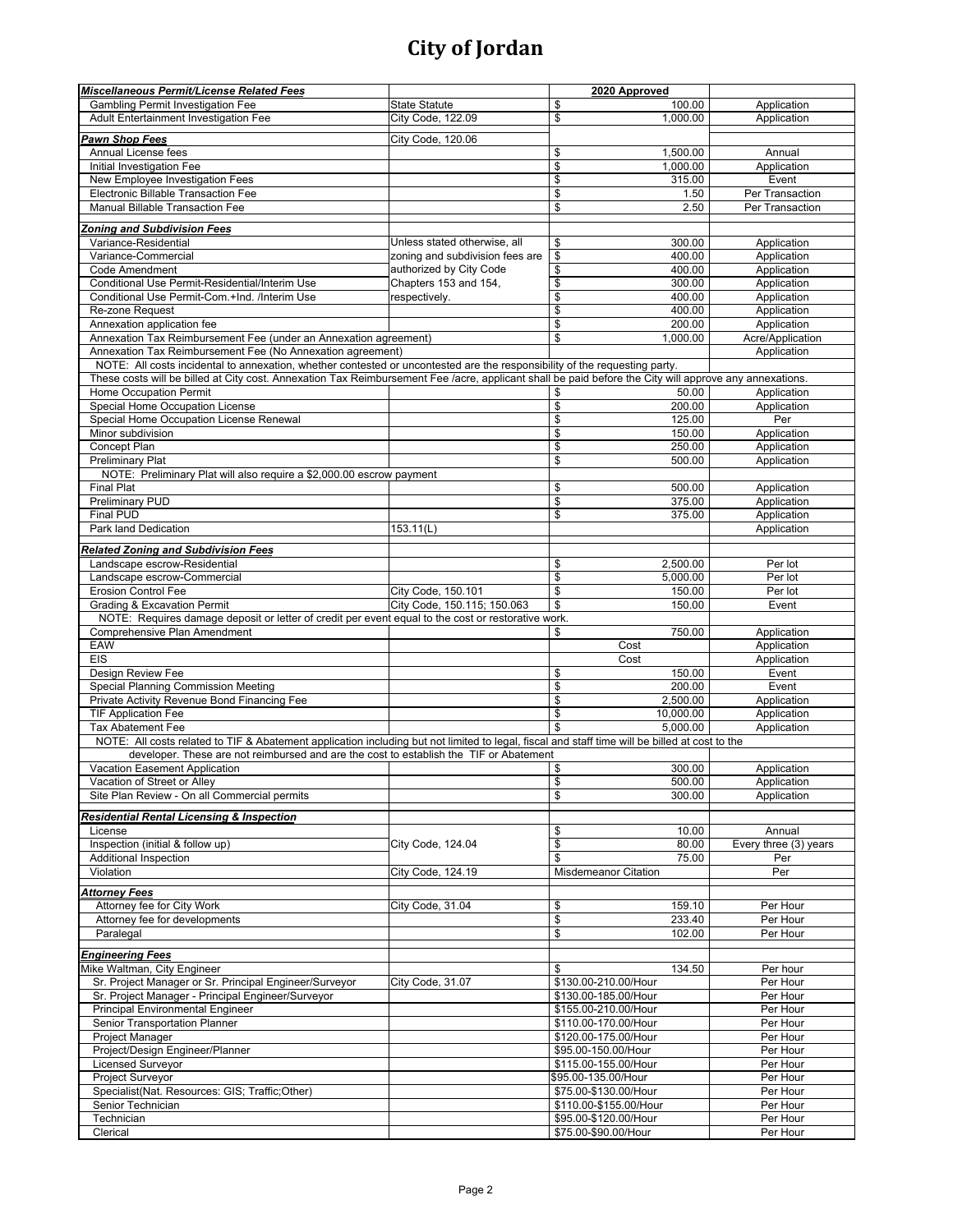|                                                                                                                          |                                   | 2020 Approved                     |                            |
|--------------------------------------------------------------------------------------------------------------------------|-----------------------------------|-----------------------------------|----------------------------|
| <b>Building Permits and Fees</b>                                                                                         | State Statute, City Code, 150.101 |                                   |                            |
| Mechanical Permit - residential (per appliance)                                                                          |                                   | \$<br>80.00                       | Application                |
| Plumbing Permit - residential                                                                                            |                                   |                                   |                            |
| <b>New Construction</b>                                                                                                  |                                   | \$<br>100.00                      | Application                |
| 1-5 Fixtures                                                                                                             |                                   | $\overline{\mathcal{S}}$<br>50.00 |                            |
| Septic System Inspection (Per Scott County)                                                                              |                                   | \$<br>100.00                      | Application                |
| Sign Permit                                                                                                              |                                   | \$<br>25.00                       | Application                |
| NOTE: Plus \$ .25/square foot of sign.                                                                                   |                                   |                                   |                            |
| Sign Permit - Structural                                                                                                 |                                   | \$<br>50.00                       | Application                |
| NOTE: Building inspection fee based on value.                                                                            |                                   | 100.00                            |                            |
| Demolition - residential<br><b>Moving Permit</b>                                                                         |                                   | \$<br>\$<br>200.00                | Application<br>Application |
| Fence                                                                                                                    |                                   | \$<br>25.00                       | Application                |
| <b>Fence Easement Agreement</b>                                                                                          |                                   | \$<br>75.00                       | Application                |
| Air Conditioners                                                                                                         |                                   | \$<br>80.00                       | Application                |
| Fireplaces                                                                                                               |                                   | \$<br>80.00                       | Application                |
| Furnaces                                                                                                                 |                                   | $\overline{\mathcal{S}}$<br>80.00 | Application                |
| Hot Tub/Spa (5,000 gallons or more)                                                                                      |                                   | \$<br>50.00                       | Application                |
| Reroofs - residential                                                                                                    |                                   | \$<br>80.00                       | Application                |
| Residing - residential                                                                                                   |                                   | \$<br>80.00                       | Application                |
| Underground Sprinkler System                                                                                             |                                   | \$<br>50.00                       | Application                |
| <b>Water Softner</b>                                                                                                     |                                   | \$<br>30.00                       | Application                |
| Window Replacement - residential                                                                                         |                                   | $\overline{\mathcal{S}}$<br>80.00 | Application                |
| Door Replacement                                                                                                         |                                   | \$<br>80.00                       | Application                |
| Solar PV Systems - residential                                                                                           |                                   | \$<br>400.00                      | Application                |
| All other building permits and fees are based on the value of the improvement per the State Building Code, 1997 Edition. |                                   |                                   | Application                |
|                                                                                                                          |                                   |                                   |                            |
| <b>Other Administrative Charges</b><br><b>NSF Check</b>                                                                  | <b>State Statute</b>              | \$<br>30.00                       | Event                      |
| Assessment Search                                                                                                        |                                   | $\overline{\mathcal{S}}$<br>15.00 | Application                |
| Copies (8 1/2"X 11")                                                                                                     |                                   | \$<br>0.25                        | Per Copy                   |
| Copies (Larger paper)                                                                                                    |                                   | $\overline{\mathcal{S}}$<br>0.50  | Per Copy                   |
| Fax Service                                                                                                              |                                   | \$<br>1.00                        | Per Page                   |
| <b>Notary Service</b>                                                                                                    |                                   | \$<br>2.00                        | Per Document               |
| Zoning Ordinance                                                                                                         |                                   | \$<br>10.00                       | Per Zone                   |
| Subdivision Ordinance                                                                                                    |                                   | $\overline{\mathcal{S}}$<br>15.00 | Per Copy                   |
| Comprehensive Plan                                                                                                       |                                   | \$<br>65.00                       | Per Copy                   |
| Water Comprehensive Plan                                                                                                 |                                   | \$<br>50.00                       | Per Copy                   |
| Sewer Comprehensive Plan                                                                                                 |                                   | \$<br>50.00                       | Per Copy                   |
| Transportation Comprehensive Plan                                                                                        |                                   | \$<br>50.00                       | Per Copy                   |
| Storm Water Comprehensive Plan                                                                                           |                                   | \$<br>65.00                       | Per Copy                   |
| <b>City Budget</b><br>NOTE: Plus \$ .25 per page                                                                         |                                   | $\overline{\mathcal{S}}$<br>50.00 | Per Copy                   |
| <b>Hearing Notices</b>                                                                                                   |                                   | \$                                |                            |
| NOTE: Plus \$ .25 per page                                                                                               |                                   | 10.00                             | Per Copy                   |
| <b>Annual Financial Statements</b>                                                                                       |                                   | \$<br>25.00                       | Per Copy                   |
| NOTE: Plus \$ .25 per page                                                                                               |                                   |                                   |                            |
| City Code                                                                                                                |                                   | \$<br>10.00                       | Per Copy                   |
| NOTE: Plus \$ .25 per page                                                                                               |                                   |                                   |                            |
| Utility Billing List Labels - Print                                                                                      |                                   | \$<br>50.00                       | Per Copy                   |
| Utility Billing List Labels - Electronic                                                                                 |                                   | \$<br>10.00                       | Per Copy                   |
| Maps-City                                                                                                                |                                   | $\sqrt{2}$<br>2.00                | Per Copy                   |
| Maps-City if mailed                                                                                                      |                                   | \$<br>4.00                        | Per Copy                   |
| Maps-Zoning, small                                                                                                       |                                   | \$<br>5.00                        | Per Copy                   |
| Maps-Zoning, large                                                                                                       |                                   | Cost of production                | Per Copy                   |
| Maps-Park Plan                                                                                                           |                                   | 12.50<br>\$                       | Per Copy                   |
| Photographs                                                                                                              |                                   | \$<br>5.00                        | Per CD                     |
| <b>Reserve Police Officers</b>                                                                                           |                                   | $\overline{\mathcal{S}}$<br>20.00 | Per Hour                   |
| Police Officer                                                                                                           |                                   | \$<br>87.50                       | Per Hour                   |
| Forfeiture Vehicle Storage Fee                                                                                           |                                   | \$5.00 per day                    | \$500 maximum              |
| NOTE - tow fees are separate and are set by a private contractor<br>Forfeiture Impound Property Release                  |                                   | 25.00<br>\$                       | per request                |
| Process Server                                                                                                           |                                   | \$<br>30.00                       | Event                      |
| CD with data or maps burned to it                                                                                        |                                   | \$<br>15.00                       | Per CD                     |
| Video Tapes                                                                                                              |                                   | \$<br>25.00                       | Per Tape                   |
| DVD of Meetings                                                                                                          |                                   | \$<br>15.00                       | Per DVD                    |
|                                                                                                                          |                                   |                                   |                            |